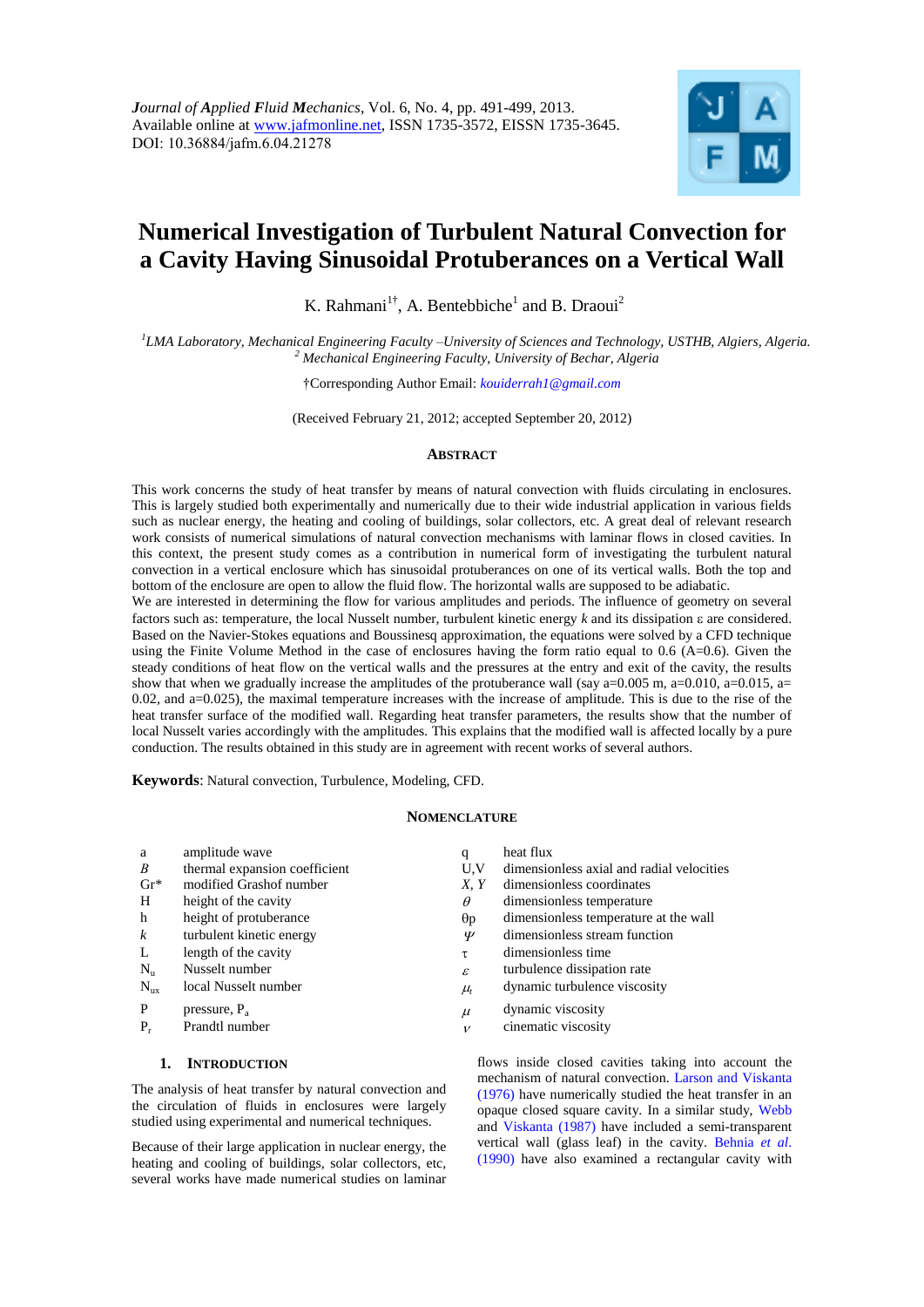Semi-transparent wall. The wall had convection loss in its environment.

The results of Bahnia *et al*. (1990) indicate that the external convection weakens the circulation of internal flows. Further studies are already classified, namely Ostrich (1988), Catton (1978), Bejan (1995), Khalifaabduljabe (2001), and Vahl Davis *et al*. (1983).

Esherbiny (1996) has carried out an experimental study on convection heat transfer in an inclined, closed enclosure. Bairi *et al*. (2007) have realized a study with a high number of Rayleigh in a rectangular enclosure using numerical and experimental techniques.

Aounallah *et al*. (2007) have performed a numerical study on the turbulent natural convection of air flow in a cavity being limited to two outside heated walls until a high number of Rayleigh  $(10^{12})$  by which they have analyzed the slope effects. The models of turbulence were soon reviewed by Chowdhury and Ahmadi (1992). The requirements of the models were integrated in a recent study of Yilmaz and Oztop (2006) on turbulences of heat transfer by forced convection. The Navier-stockes and energy equations have been solved numerically by the technique of CFD. Subsequently, the solutions were obtained using fluent code which uses the finite volume method. Han and Rank (1988) have developed a study on turbulent heat transfer in a rectangular channel with a sudden contraction at the entry. Hwang and Liou (1992) have studied the local characteristics of heat transfer with turbulent flow in a rectangular pipe with abrupt contraction at the entry. The natural turbulent convection along a vertical plate was experimentally examined by Mulawah (2002)**.**

Because of their importance in industrial practice (heat exchanger, cooling of electronic components..), heat transfers by natural convection in cavities of complex geometries have been subject to numerous investigations.

For the complex dynamic behavior of the fluid at undulated walls level. Mahmud *et al.* (2002) have highlighted the effect of the undulating surface. Adjout *et al*. (2002) have studied the natural convection in an inclined, undulated cavity comprising an undulated hot wall. Prodip *et al*. (2003) have presented a numerical simulation of natural convection in an enclosure with undulated, plane vertically parallel walls. Saidi *et al*. (1987) have carried out a numerical and experimental study on the natural convection in a sinusoidal cavity. Mabrouk Rebhi *et al*. (2005) have presented a numerical simulation study of natural convection in a cavity with sinusoidal bottom.

To improve the functional performances of the heattransfer surface, this work concerns the study of the natural convection by laminar and turbulent flow in a vertical top- and bottom-open enclosure showing the role of protuberances. The horizontal walls are adiabatic.

#### **2. FORMULATION**

Adopting the Boussinesq approximation, the adimensional equations are written as:

- Equations of Continuity

$$
\frac{\partial U}{\partial X} + \frac{\partial V}{\partial Y} = 0\tag{1}
$$

- Equations of Momentum

$$
\frac{\partial V}{\partial \tau} + U \frac{\partial V}{\partial X} + V \frac{\partial V}{\partial Y} = -\frac{\partial P}{\partial Y} + \frac{\partial^2 V}{\partial X^2} + \frac{\partial^2 V}{\partial Y^2} + Gr^* \theta
$$
 (2)

$$
\frac{\partial U}{\partial t} + U \frac{\partial U}{\partial X} + V \frac{\partial U}{\partial Y} = -\frac{\partial P}{\partial X} + \frac{\partial^2 U}{\partial X^2} + \frac{\partial^2 U}{\partial Y^2}
$$
(3)

- Equations of Energy

$$
\frac{\partial \theta}{\partial \tau} + U \frac{\partial \theta}{\partial X} + V \frac{\partial \theta}{\partial Y} = \frac{1}{\text{Pr}} \left( \frac{\partial^2 \theta}{\partial X^2} + \frac{\partial^2 \theta}{\partial Y^2} \right)
$$
(4)

The Nusselt local number  $N_{ux}$  at the sinusoidal wall is calculated according to the relation below:

$$
N_{ux} = \frac{X}{\theta p} \left( \frac{\partial \theta}{\partial N} \right)
$$
 (5)

Where,  $\theta p$  is the dimensionless temperature at the wall.

#### **2.1 Turbulence model**

Using the standard  $k$ - $\varepsilon$  model for the turbulence coupling, the turbulence kinetic energy *k* and its rate of dissipation $\varepsilon$  are obtained from the following transport equations:

$$
\frac{\partial}{\partial t}(\rho k) + \frac{\partial}{\partial x_i}(\rho k u_i) =
$$
\n
$$
\frac{\partial}{\partial x_j} \left[ (\mu + \frac{\mu_t}{\sigma_k}) \frac{\partial k}{\partial x_j} \right]
$$
\n
$$
+ G_k + G_b - \rho \varepsilon - Y_M + S_k
$$
\n(6)

and

$$
\frac{\partial}{\partial t}(\rho \varepsilon) + \frac{\partial}{\partial x_i}(\rho \varepsilon_{u_i}) =
$$
\n
$$
\frac{\partial}{\partial x_j} \left[ (\mu + \frac{\mu_t}{\sigma_{\varepsilon}}) \frac{\partial \varepsilon}{\partial x_j} \right] + C_{1\varepsilon} \frac{\varepsilon}{k} (G_k)
$$
\n
$$
+ C_{3\varepsilon} G_b) - C_{2\varepsilon} \rho \frac{\varepsilon^2}{k} + S_{\varepsilon}
$$
\n(7)

 $G_k$  represents the generation of turbulence kinetic energy due to the mean velocity gradients.  $G_b$  is the generation of turbulence kinetic energy due to buoyancy. *Y<sup>M</sup>* represents the contribution of the fluctuating dilatation in compressible turbulence to the overall dissipation rate.  $C_{1\epsilon}$ ,  $C_{2\epsilon}$  and  $C_{3\epsilon}$  are constants.  $\sigma_k$  and  $\sigma_s$  are the turbulent Prandtl numbers for *k* and  $\varepsilon$ , respectively.  $S_k$  and  $S_k$  are user-defined source terms.

#### **2.2 Modeling the Turbulent Viscosity**

The turbulent (or eddy) viscosity,  $\mu_t$ , is computed by combining  $k$  and  $\varepsilon$  as follows

$$
\mu_t = \rho C \mu \frac{k^2}{\varepsilon} \tag{8}
$$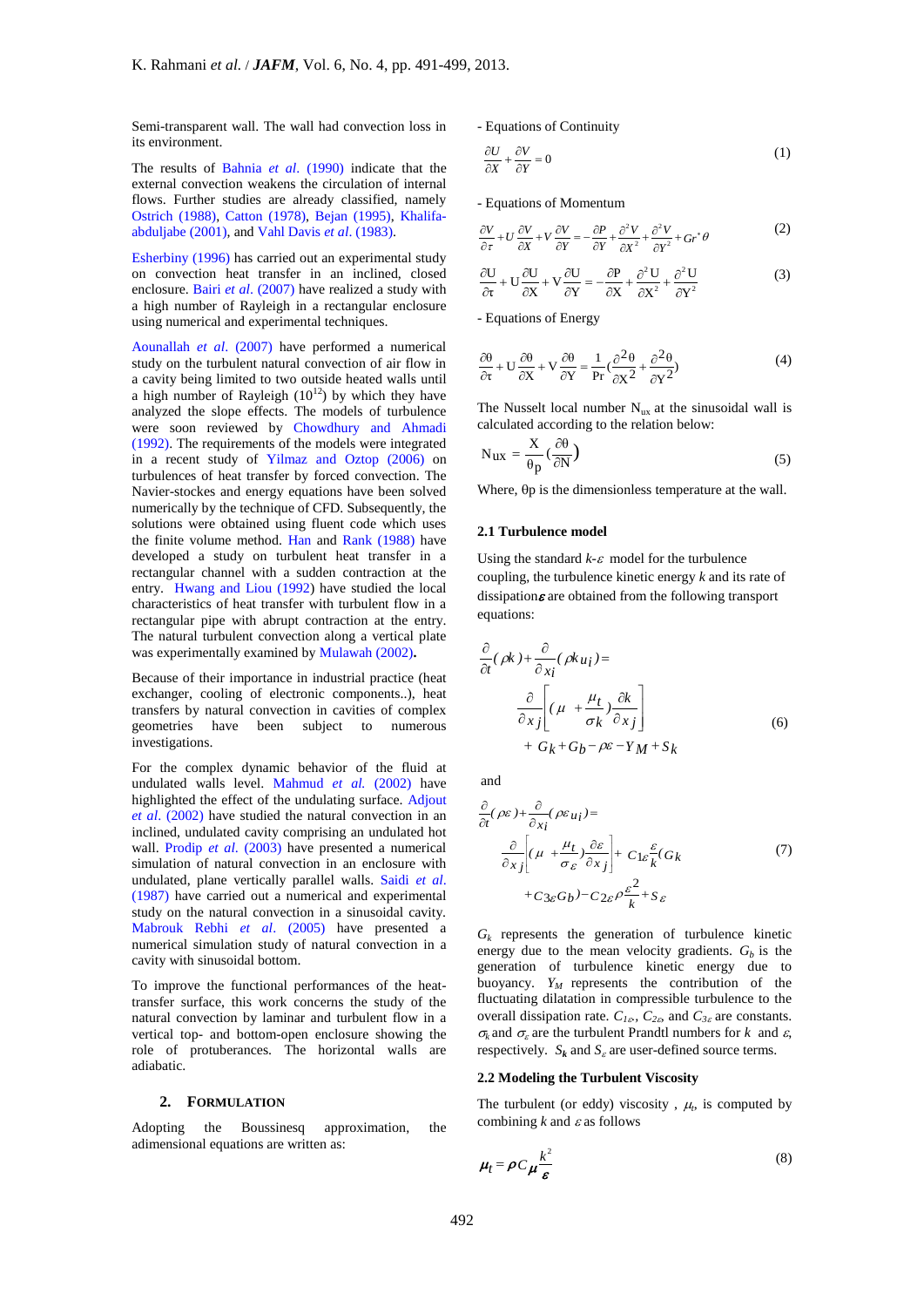Where,  $C_{\mu}$  is a constant. The model constants  $C_{1\epsilon}$ ,  $C_{2\epsilon}$ ,  $C_{\mu}$ ,  $\sigma_{k}$  and  $\sigma_{\epsilon}$  have the following default values:

$$
C_{1\varepsilon} = 1.44
$$
,  $C_{2\varepsilon} = 1.92$ ,  $C_{\mu} = 0.09$ ,  $\sigma_{k} = 1.0$ ,  $\sigma_{\varepsilon} = 1.3$ 

These default values have been determined from experiments with air and water for fundamental **turbulent** shear flows including homogeneous shear protection flows and decaying isotropic grid turbulence.

They have been found to work fairly well for a wide range of wall-bounded and free shear flows.

## **3. MODEL GEOMETRY**

The physical system, considered in this work, consists of a vertical enclosure presenting in one of their vertical walls sinusoidal protuberances and openings at the bottom and the top of the vertical walls allowing the fluid flow. The horizontal walls are supposed adiabatic. This enclosure has a length *L*, a height *H* and a width *L*, filled with a fluid (air), Fig.1. The width  $L$  (in the direction perpendicular to the cross-section of the cavity) being selected is sufficiently large compared to the length *L* so that the flow is two-dimensional.

## **4. NUMERICAL RESOLUTION**

The two-dimensional governing equations are solved by a CFD software which is primarily based on the method of finite volumes and is realized using the simpler logarithm. The choice of the meshing grid is selected in such a way that the refinement of the grid is of a high degree of accuracy in vertical sides precisely at the protuberances region.



**Fig. 1.** Calculation Field with the imposed conditions (Contours represent the flow circulation).

# **5. VALIDATION**

The results of the present numerical simulation code were validated by considering a cavity with protuberances on one of its walls. They have been compared to those of Khanafer *et al*. (2009) studying natural convection in an enclosure presenting protuberances in one of its vertical walls.

Figure 2 shows the streamlines for an amplitude of  $a=0$ and Ra=  $10^6$ . The present results are (a) and Khanafer's results are (b).



(b)

**Fig. 2.** Streamlines ( $a=0$ ,  $Ra=10^6$ ) for: (a) our calculation and (b) Khanafer *et al*. (2009)

Figures 3-5 give the results concerning an amplitude of  $a= 0.025$  m for the same Rayleigh number. With these parameters, our calculations were similar to those of Khanafer (streamlines in Fig. 3 and isotherms contour in Fig. 4 and Fig. 5.

In Fig. 6 we have plotted axial velocities evolution for our case and for Khanafer's. The present results are in a good agreement with the works of Khenafar *et al*. (2009).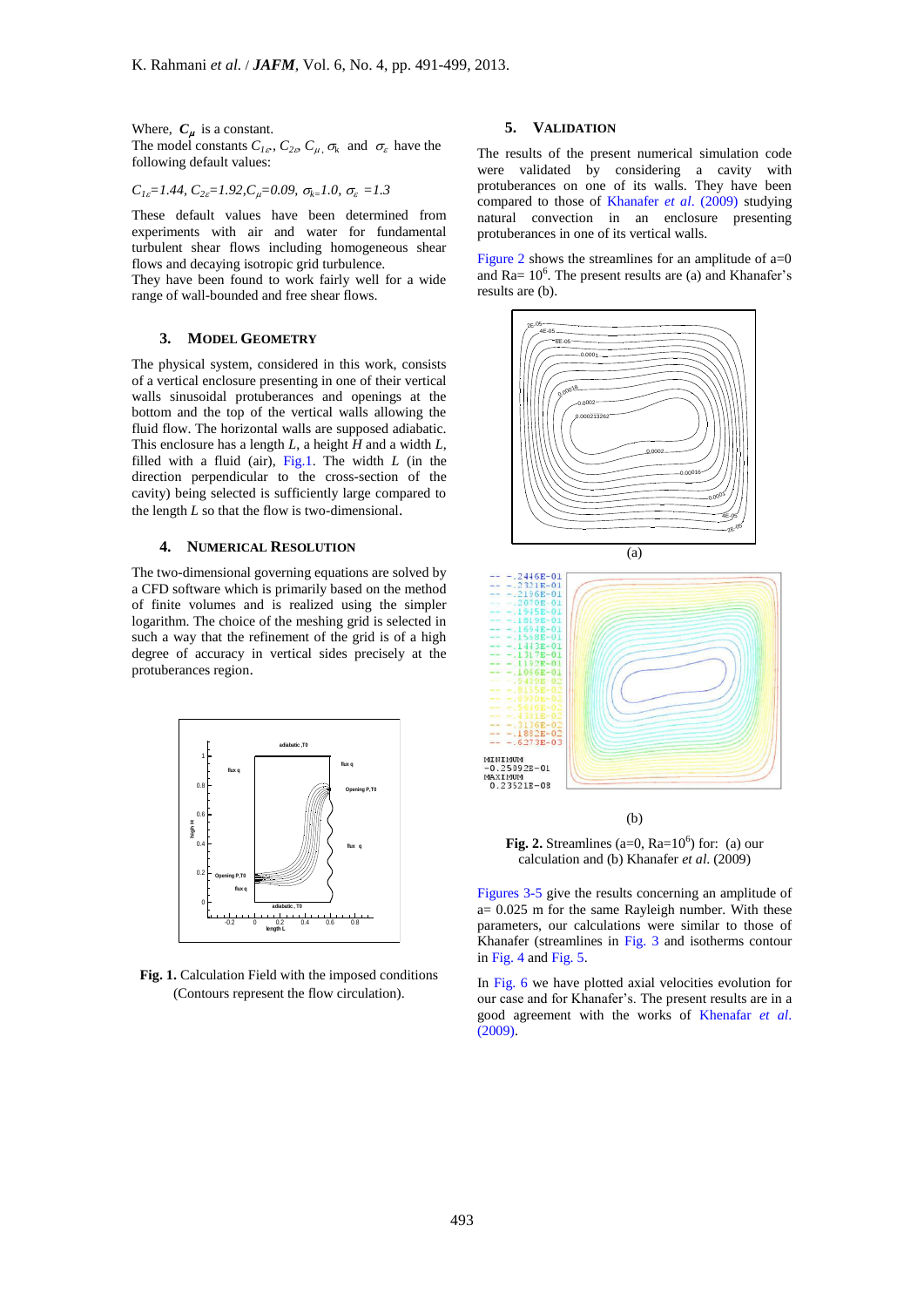

(a)<br>**Fig. 3.** Streamlines (a=0.025 m, Ra=10<sup>6</sup>) for: (a) our calculation and (b) Khanafer *et al.* (2009)



**Fig. 4.** Isotherm lines (a=0, Ra=106) for: (a) our calculation and (b) Khanafer et al. (2009).



**Fig. 5.** Isotherm lines (a=0.025, Ra=106) for :(a)Our calculation and (b) Khanafer et al. (2009)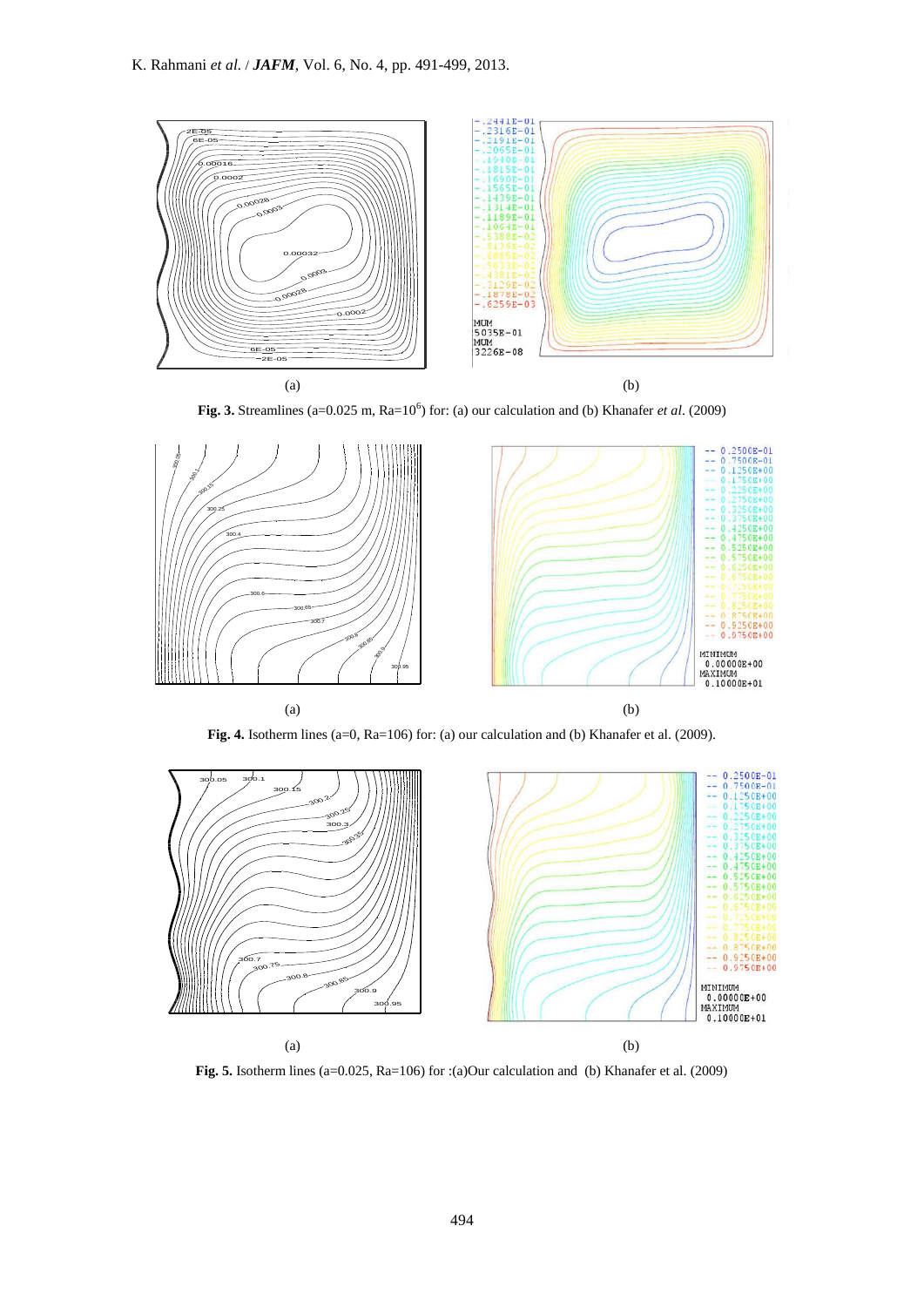

**Fig.** 6. Axial velocities profiles for a= $0.025$  m and  $Ra=10^6$ 

## **6. RESULTS AND DISCUSSION**

We have carried out a numerical study for various amplitudes. The results show various Factors like: temperature, local Nusselt number, turbulent kinetic energy  $k$  and its dissipation $\varepsilon$ .

energy  $\kappa$  and its dissipations:<br>Figures 7-10 show the fluid (air) flow characterized by the streamlines moving upward and by a set of contrarotating cells which meet in the hollows and at the tops<br>of the sinusoid. We observe also, that the increasing of of the sinusoid. We observe also, that the increasing of the amplitude, we have the formation of the vortices zone in the top and bottom regions of the cavity. 0.2



0 0.2 0.4 0.6 0.8 1 1.2 **Fig. 7.** Streamlines in the protuberant enclosure for an 0.2 amplitude a=0.005m



an amplitude  $a=0.01$  m **Fig. 8.** Streamlines in the protuberant enclosure for an amplitude a=0.01 m



 $\mu_{\text{0}} = 0.013 \text{ m}$ **Fig. 9.** Streamlines in the protuberant enclosure for an amplitude a=0.015 m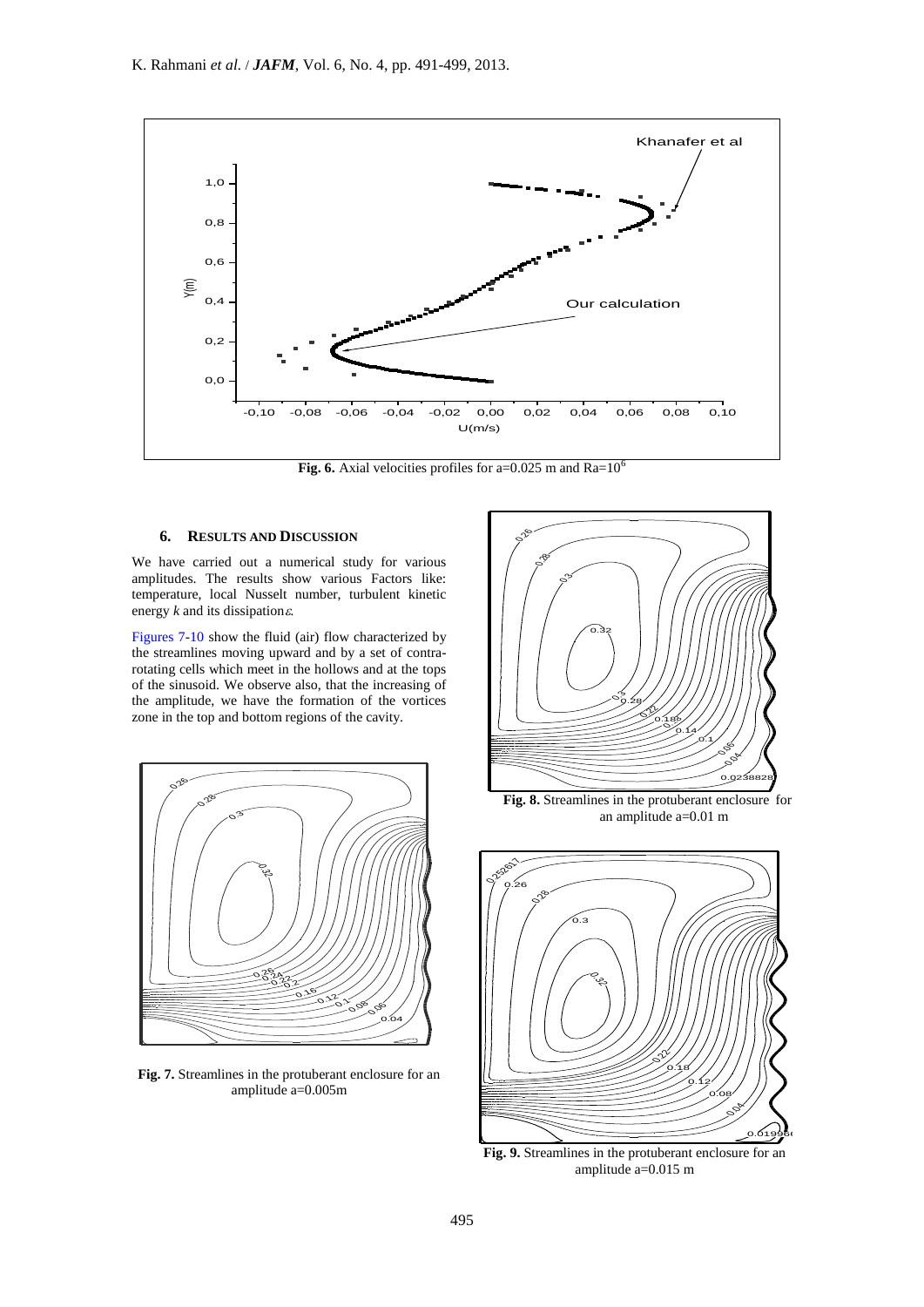

amplitude a=0.020 m increase of the exchange area. **Fig. 10.** Streamlines in the protuberant enclosure for an amplitude a=0.020 m

Figure 11 presents the evolution of temperature profiles for various amplitudes. It is noticed that there is a progressive increase in temperature going from the low amplitude up to the high amplitude. This is due to the increase of the heat transfer surface in the deformed wall because the transfer in the sinusoids is carried out primarily by the mode of pure conduction and the natural convection transfer increases beyond the tops of the sinusoids.

In Fig.12 and Fig.13 respectively we observe the evolution of the Nusselt numbers and the turbulent kinetic energy according to the height of protuberance for various amplitudes. The effect of increasing the amplitudes generates a slight increase in turbulence as well as in the rate of heat transfer.

According to the same calculation, Fig.14 presents the evolution of temperature for various periods. We observe that temperature increases as protuberance periods increase for fixed amplitude according to the



**Fig. 11.** Temperature profiles according to the height of the deformed wall, for various amplitudes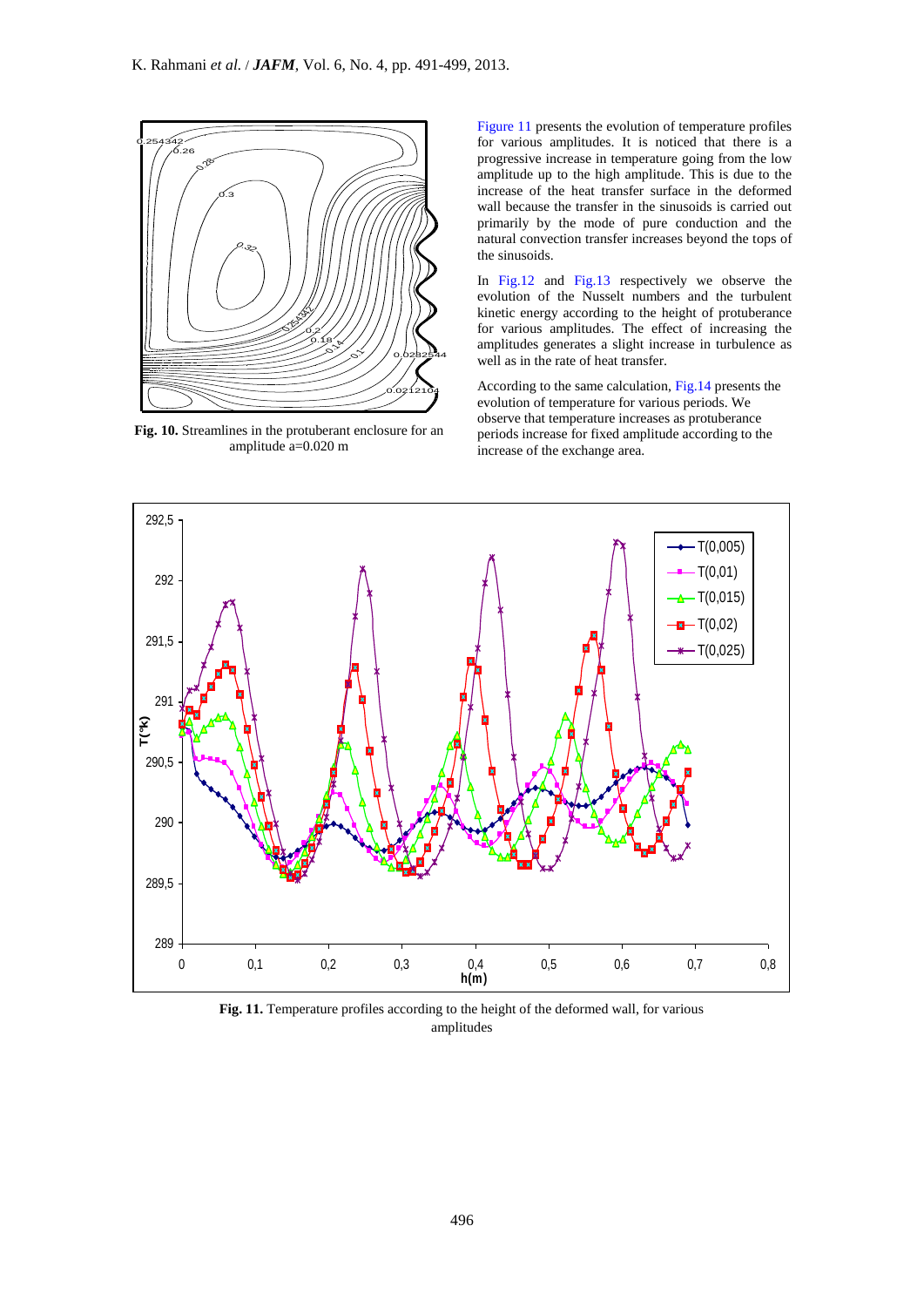

**Fig. 12.** Evolutions of Nusselt according to the height of the deformed wall, for various amplitudes



**Fig. 13.** Evolution of the turbulent kinetic energies versus the height of the protuberances, for various amplitudes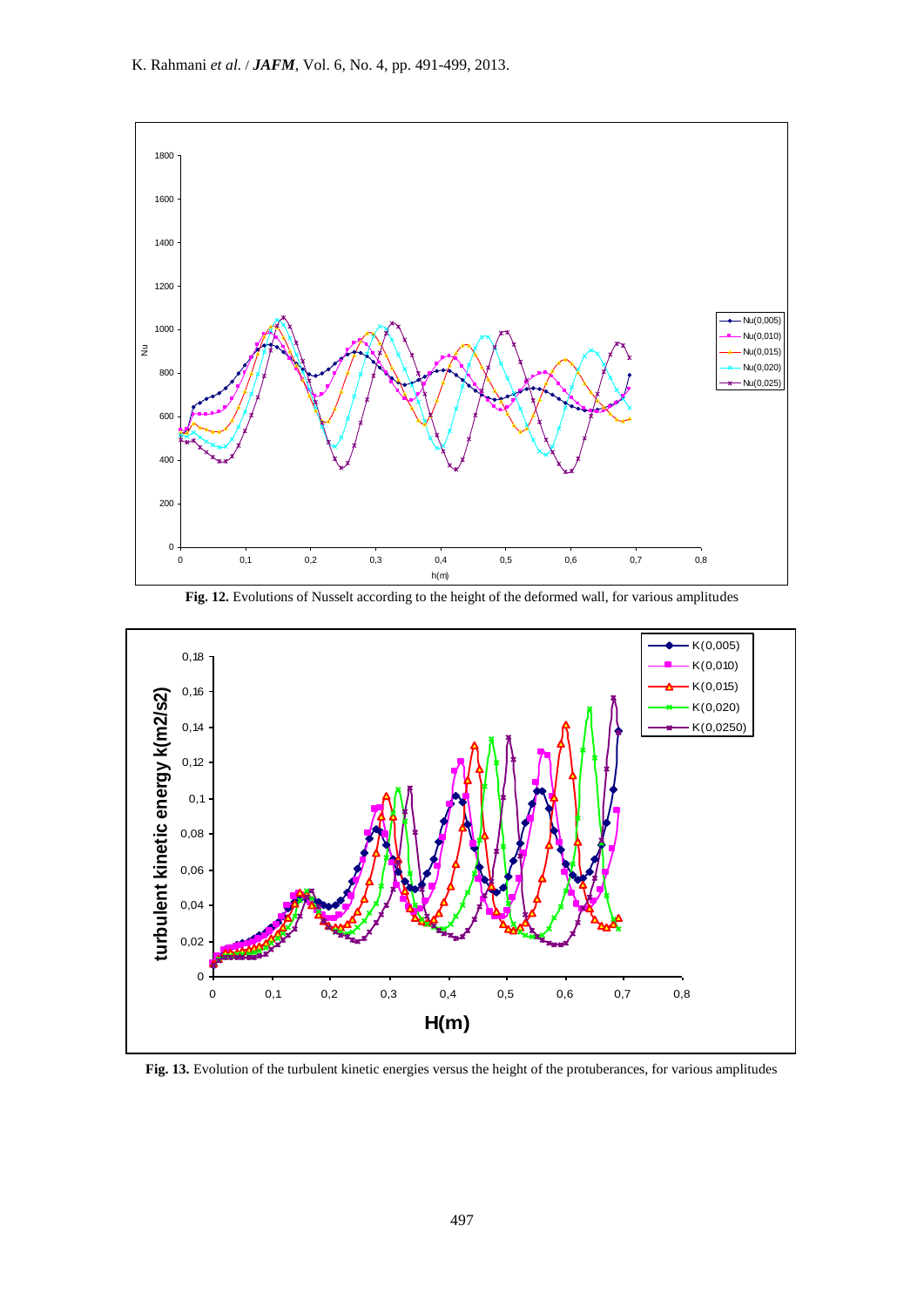

**Fig. 14.** Evolution of the Temperature versus the height of the protuberances, for various periods

# **7. CONCLUSION**

In this work, we studied the influence of three factors evolution, in an enclosure presenting the vertical walls which is partially deformed. Two openings on the vertical walls are posed; the obtained results show that the flow is characterized by a circulation upwards and undulatory in the vicinity of the protuberances (hollow). In the vicinity of the sinusoids, we note the existence of a mode of heat transfer, purely, conductive and beyond the tops there which will be the convective mode where the numbers of Nusselt are higher compared with a heat transfer for a plane wall.

According to these results of this work, we can conclude that our calculation seems in concordance with some other works found in literature for simple geometries. In our case, the study represents a coupling of protuberances and opening in the same cavity.

### **REFERENCES**

- Adjlout, L., O. Imine, A. Azzi, and M. Belkadi (2002). Laminar natural convection in an inclined cavity with a wavy wall, *Int. J. of Heat and Mass Transfe*r, 45, 2141-2152.
- Aounallah, M., Y. Addad, S. Benhamadouche, O. Imine, L. Adjlout, and D. Laurence (2007). Numerical investigation of turbulent natural convection in an inclined square cavity with a hot wavy wall. *Int. J. Heat Mass Transfer,* 50,1683– 1693.
- Bairi, A., N.Laraqi, and G.de Maria. (2007). Numerical and experimental study of natural convection in tilted

parellelepipedic cavities for large Rayleigh numbers. Exp. *Therm. Fluid Sci.,* 31, 309–324*.*

- Behnia, M., J. Rizes, and G .De Vahl Davis (1990). Combined radiation and natural convection in a cavity with a transparent wall and containing a nonparticipant fluid. *Int. J. Numer. Meth. Fluids,* 10, 305–325.
- Bejan, A. (1995). Convective Heat Transfer, second ed. Wiley, New York. Brinkman, H.C., 1952. The viscosity of concentrated suspensions and solutions. *J. Chem. Phys*., 20,571–581.
- Catton, I. (1978). Natural convection in enclosures. In: *Proceedings of the Sixth International Heat Transfer Conference, 6.*
- Chowdhury, S. and J. Ahmadi (1992). A thermodynamically consistent rate-dependent model for turbulence. Part II. Computational results, *Int. J. Non-linear Mechanics,* 27, 705–718.
- De Vahl Davis, G. and I.P. Jones (1983). Natural convection in a square cavity: a benchmark numerical solution. *Int. J. Numer. Meth. Fluid,* 3, 227–248.
- Elsherbiny, S.M. (1996). Free convection in inclined air layers heated from above. *Int.J. Heat Mass Transfer,* 39, 3925–3930.
- Han J.C. and Park (1988), Developing heat transfer in rectangular channels with rib tabulators, Int. *J. Heat Mass Transfer,* 31, 183–195.